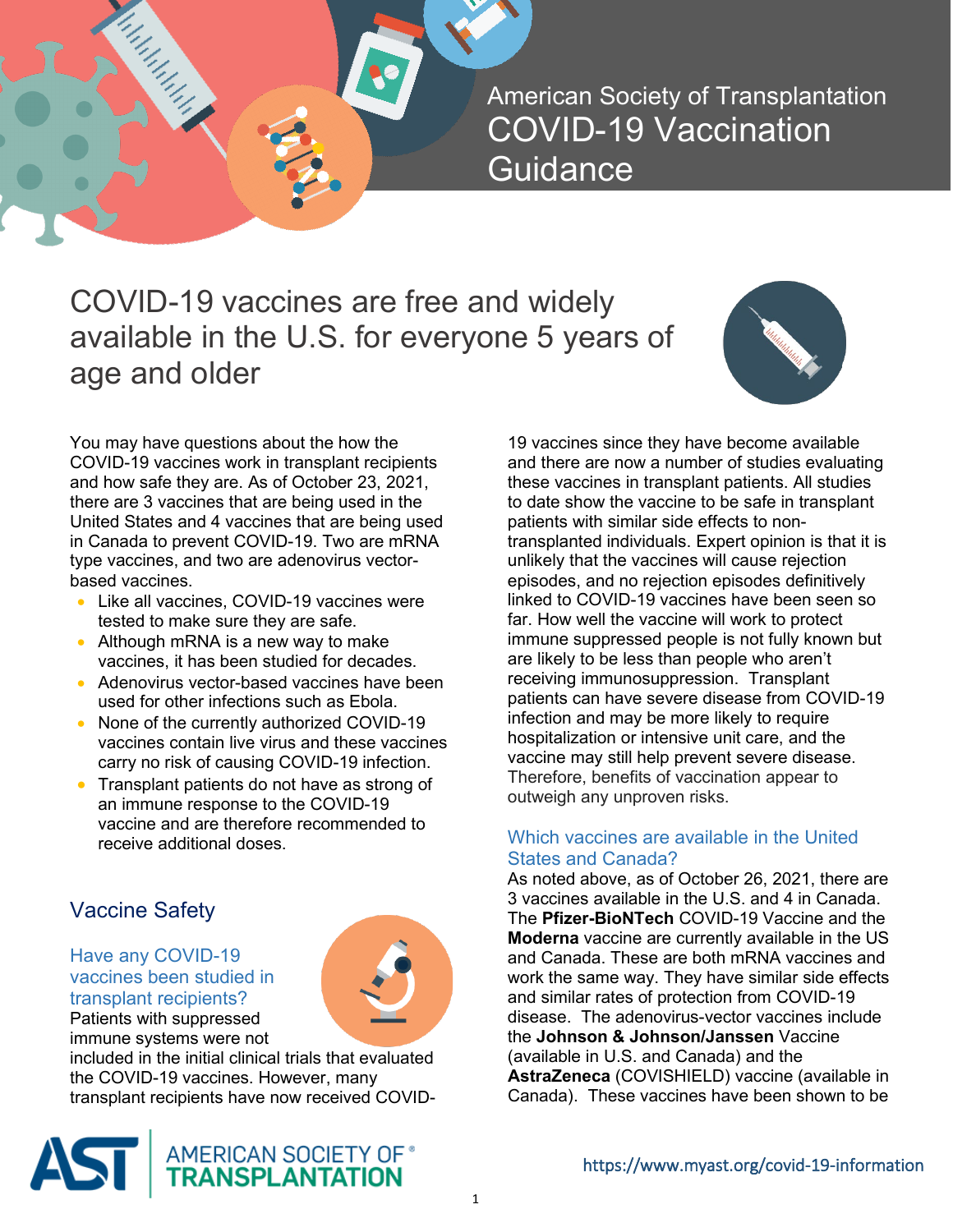

highly effective in preventing severe COVID-19 disease. None of the currently approved vaccines contain live virus.

We recommend receiving any brand of the currently authorized vaccines. Vaccine centers may not be able to accommodate requests for a specific vaccine type.

## Can transplant recipients receive the currently approved COVID-19 vaccines?

Yes, transplant recipients who are 18 years of age or older can receive any of the available vaccines. The Pfizer -BioNTech vaccine is also approved and available for children 5 years of age or above.

# How the vaccines work

#### What is an mRNA vaccine?

Pfizer-BioNTech and Moderna vaccines are mRNA vaccines. mRNA is a molecule that tells our body to make proteins only found on the surface of the COVID-19 virus. Our immune system learns from the vaccine to recognize these proteins as foreign. After vaccination, if we get exposed to the COVID-19 virus, our immune system recognizes those same proteins on the virus and then knows to attack and block the COVID-19 virus. mRNA COVID-19 vaccines do not cause COVID-19 infection.

#### What is an adenovirus-vector vaccine?

The Johnson & Johnson/Janssen vaccine and the Astra-Zeneca vaccine are adenovirus-vector vaccines. This means that a modified version of an adenovirus (the vector) is used as a delivery system to carry pieces of the COVID-19 surface proteins. The modified adenovirus itself is also safe as it is not live and cannot multiply in our bodies, and therefore cannot cause adenovirus infection. The vaccine only uses pieces of the COVID-19 virus, and therefore cannot cause

COVID-19 infection. These types of vaccines have most recently been used for Ebola virus outbreaks and have been studied against other diseases such as Zika, flu, and HIV with excellent safety records.

# How well does the vaccine work in transplant patients?

We know that transplant recipients develop less of an antibody response to the



vaccine due to their immunosuppressive medications. This could result in a decrease in the vaccine's ability to provide protection against COVID-19, but some protection is still expected for most transplant patients. For this reason, experts strongly recommend that transplant recipients should still be vaccinated against COVID-19 to lower the chance of severe COVID-19 disease and death if a transplant recipient were to be exposed and infected. A third dose of mRNA vaccine is now allowed under the Emergency Use Authorization by the FDA for transplant recipients ages 12 and older at least 28 days after the  $2<sup>nd</sup>$  dose to improve protection from the vaccine. Currently children ages 5-11 are not eligible for booster vaccines.

### Will the vaccine protect me from getting COVID-19 or just make me less likely to get sick?

In the initial clinical trials, the vaccines proved to be highly effective at completely preventing COVID-19 disease in most people. We also know that the vaccines reduced the severity of COVID-19 sickness if people catch it after being vaccinated, even with the delta variant. Scientists are currently working to get a better answer on protection in transplant recipients. From what we know so far, it does appear that the vaccines are helping to protect transplant patients from more serious infection.

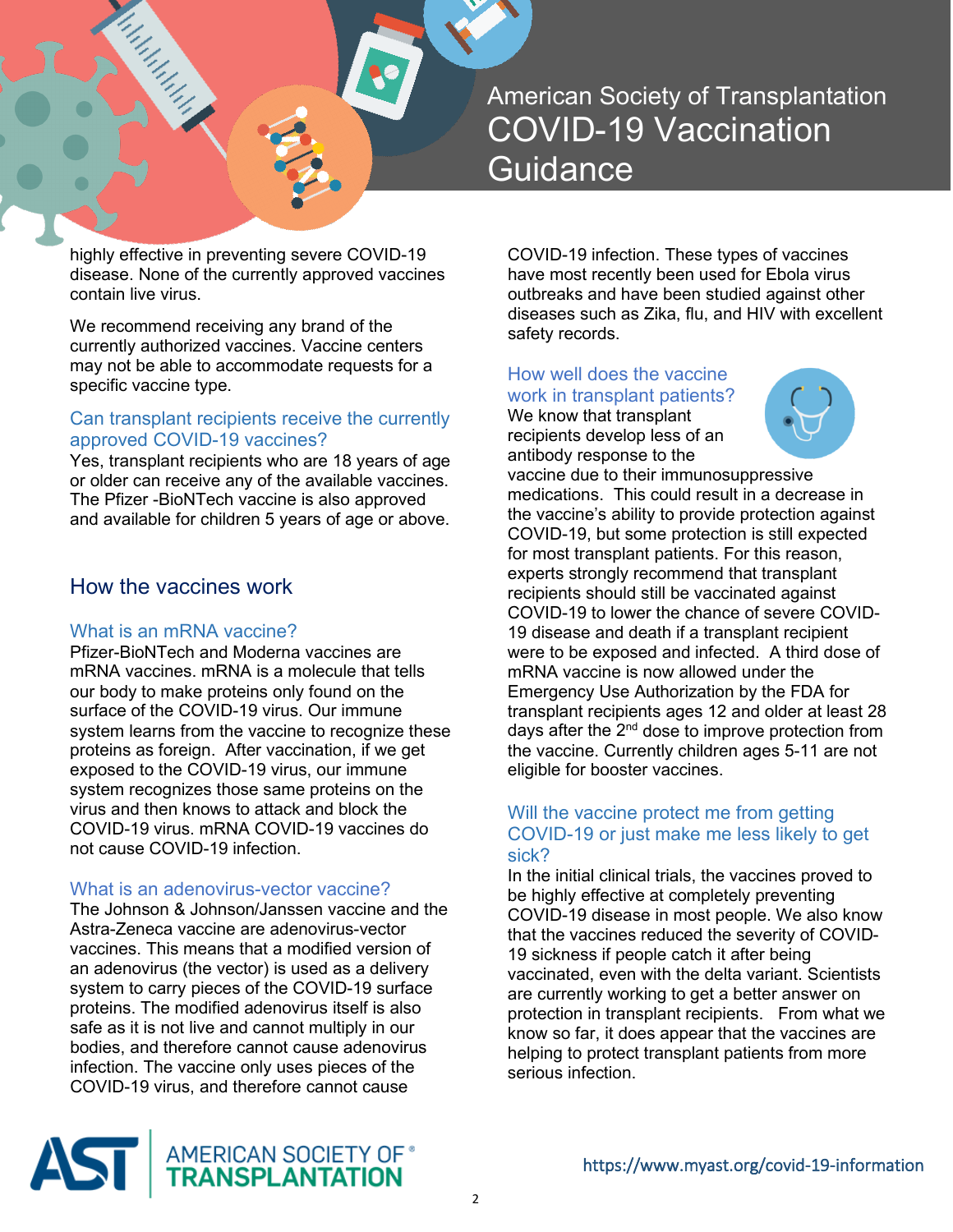## How long will the vaccine protection last?

itudiya<br>Manazar

We don't know exactly because the longer-term results of vaccine clinical trials are not complete. The clinical trial participants (who were not transplant patients) have been protected for at least 6 months. Whether the length of time transplant patients will be protected will be the same is not known.

It takes time for your body to build protection after any vaccination.

For transplant patients, COVID-19 mRNA vaccines (Pfizer-BioNTech and Moderna) require three shots to build protection, so you will not be fully protected until a week or two after your third shot. Astra-Zeneca also requires two shots with protection starting 1-2 weeks after your second shot.

The J&J/Janssen vaccine initially required one shot. As of October 23, 2021, we also recommend that patients who have received J&J/Janssen to receive a  $2<sup>nd</sup>$  dose vaccine 2 months after their initial vaccine dose with an mRNA (Pfizer or Moderna) vaccine or a repeat J&J. You can expect to be best protected 2 weeks after receiving the second shot. Protection rates may build further over time.



## When should I receive the COVID-19 vaccine?

Pre- and post-transplant patients are eligible for vaccination throughout the US and Canada as long as they are 5 years of

age or older.

We are encouraging patients to get vaccinated at whichever location is available to them first. COVID-19 vaccines can also be given on the same day with other vaccines, preferably in different body sites.

## Is the vaccine safe for people with mild or severe allergies?

If you have had a severe allergic reaction to other vaccines or injectable therapies, you should ask



your physician if you should get a COVID-19 vaccine. Your doctor will help you decide if it is safe for you to get vaccinated. If you have ever had a severe allergic reaction to any ingredient in a COVID-19 vaccine (such as polyethylene glycol, which is in both mRNA vaccines, or polysorbate 80, which is in the Johnson & Johnson/Janssen vaccine), the Centers for Disease Control and Prevention (CDC) recommends that you not get that specific type of vaccine.

If you have a severe allergic reaction after getting the first shot, you should not get the second shot. Your primary care provider may refer you to a specialist in allergies and immunology to provide more care or advice. If you have had a severe allergic reaction to the first dose of any of the mRNA vaccines (Pfizer-BioNTech, Moderna) and were unable to receive the second dose, it is safe to receive the J&J/Janssen vaccine.

The CDC recommends that people with a history of severe allergic reactions that are not related to vaccines or injectable medications—such as allergies to food, pets, venom, pollen/environmental substances, or latex—can safely get vaccinated. People with a history of allergies to oral medications or a family history of severe allergic reactions, or who might have a milder allergy to vaccines (no anaphylaxis) may also still get vaccinated. The only reason to avoid vaccination that is related to allergies is if you've ever had a severe allergic reaction to any ingredient in the COVID-19 vaccine.

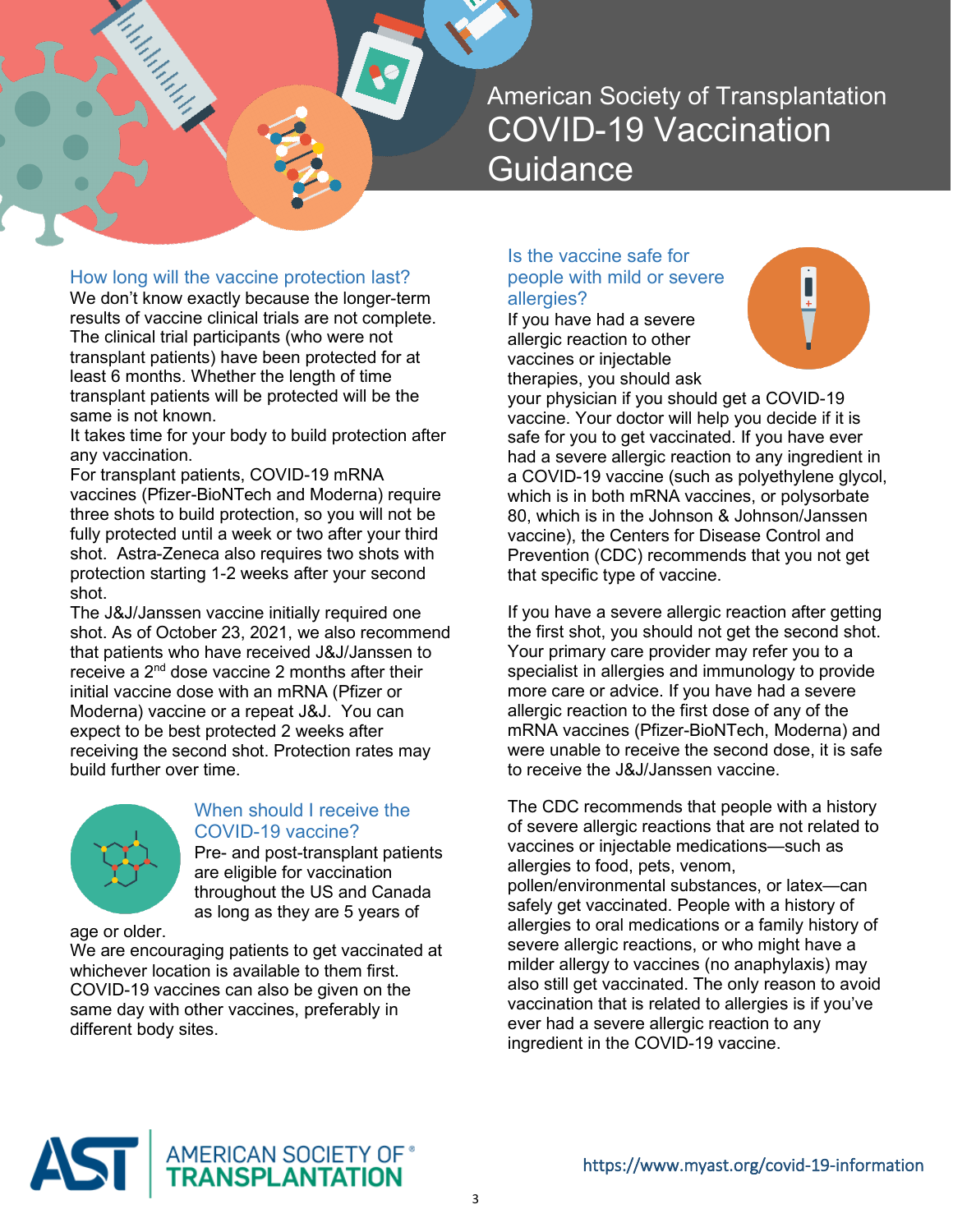# When should I be vaccinated?

# What is the timing of vaccination relative to different transplant-related events?

| Patient                  | Timing of                                                                                               | Comments                                                                   |
|--------------------------|---------------------------------------------------------------------------------------------------------|----------------------------------------------------------------------------|
| Group                    | Vaccine                                                                                                 |                                                                            |
| Pre-Organ<br>Transplant  | Ideally<br>complete at<br>least 2<br>weeks prior<br>to transplant                                       | Do not delay<br>transplantation<br>because of<br>COVID vaccine<br>schedule |
| Post-Organ<br>Transplant | 1 month<br>after<br>transplant<br>surgery (ask<br>vour<br>transplant<br>team for<br>specific<br>timing) |                                                                            |

## Can someone who has had COVID-19 infection get the COVID-19 vaccine?



Yes. **You should get the vaccine once you have** 

**completely recovered from COVID infection and are no longer contagious**. Please discuss the specific timing with your doctor. If you were treated with monoclonal antibodies or convalescent plasma for COVID-19 infection, you should wait at least 90 days before getting vaccinated. Due to the severe health risks associated with COVID-19 and the fact that reinfection is possible, people who previously tested positive can and should still receive the COVID-19 vaccine when it is available to them. Currently, scientists don't know how long COVID-19 antibodies from natural infection protect people after their illness but think that the protection after



infection is less than the protection after vaccination and the vaccine will provide additional protection. Testing for antibodies to COVID-19 as a marker of past infection is not recommended or needed prior to vaccination

For three-dose vaccines (Pfizer-BioNTech or Moderna), if I get a dose of the vaccine and then get infected with COVID-19, can I get the next dose?

Protection from symptomatic infection (meaning you are infected with COVID-19 and showing symptoms) starts as soon as 12 days after the first dose of the vaccine but is not complete. Even after your second or third dose, it is still possible to catch COVID-19 and become contagious. If you do happen to become symptomatic with COVID-19 after the first or second dose of the vaccine, you should receive the next dose after the symptoms, such as fever, have completely resolved, and after you have completed a standard period of home isolation. Please discuss the timing of your second (or third) vaccine with your health care team.

**Please note: Fever, fatigue, sore muscles and joints in the first few days after the vaccine may be vaccine side effects. If these symptoms do not clear within a couple of days or become worse, call your provider and consider scheduling a COVID-19 test.**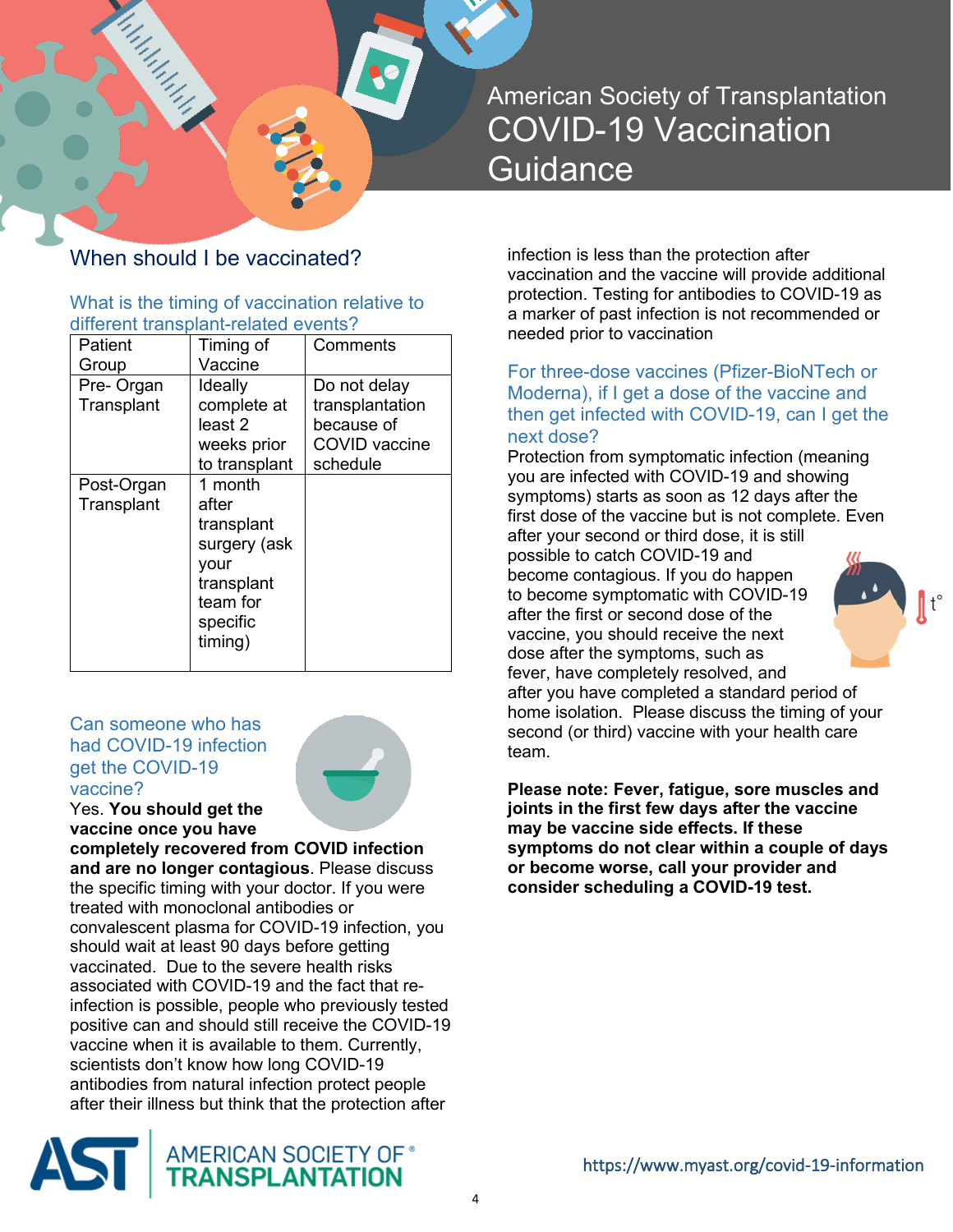# What to expect when I get vaccinated

What is the dosing schedule for transplant recipients?

itudiya<br>Manazar

• Johnson & Johnson / Janssen Vaccine: The CDC now recommends that



anyone who received a single dose of J&J/Janssen vaccine should get a second dose of a COVID vaccine 2 months after the first dose. It is preferred to use an mRNA vaccine (Moderna or Pfizer) for the best immune response. However, if this is unavailable, a repeat dose of J&J/Janssen can be given instead.

- AstraZeneca (COVIDSHIELD) Vaccine: There are two doses, with the second dose 4-12 weeks later.
- Pfizer-BioNTech COVID-19 Vaccine: There are three doses, with the second dose as close as possible to 21 days later, but no earlier than 17 days after the first dose. The third dose is recommended at least 28 days after the second dose.
- Moderna COVID-19 Vaccine: There are three doses, with the second dose as close as possible to 28 days later, but no earlier than 24 days after the first dose. The third dose is recommended at least 28 days after the second dose.
- For mRNA vaccines, if it is not possible to adhere to the recommended intervals as above, the second dose of Pfizer-BioNTech and Moderna COVID-19 vaccines may be scheduled for administration up to 6 weeks (42 days) after the first dose.

### Is it safe to take pain relievers before vaccination? Can I take them if I develop side effects from the vaccine?

If you regularly take aspirin, acetaminophen (Tylenol) or ibuprofen (Motrin, Advil) for other medical conditions, continue to do so as directed by your physician or as needed. It is unknown if taking pain relievers before getting vaccinated will reduce the effectiveness of vaccine; therefore, it is recommended to generally avoid taking them before vaccination.

If you have pain or discomfort after receiving the vaccine, it's ok to take pain relievers that you normally take. Side effects should go away in a few days. If you have concerns about what medications are safe for you to take, check with your doctor.

# After vaccination

## What are the potential adverse effects of the vaccine?

In the vaccine clinical trials, minor side-effects, which include headache, fatigue, fever and injection site pain (redness, swelling) were seen in the 1-3 days after vaccination. These symptoms are typically more noticeable after the second dose and in younger patients. Transplant patients should continue to call their transplant team for fever, or any other symptoms experienced in the days after the vaccination as they normally would to see if any further tests or treatments are needed.

For both the J&J/Janssen and Astra-Zeneca vaccine, extremely rare cases of thrombosis (blood clots) with thrombocytopenia syndrome (TTS)/vaccine-induced thrombotic thrombocytopenia (VITT) have been reported. Most reported cases have occurred after the first

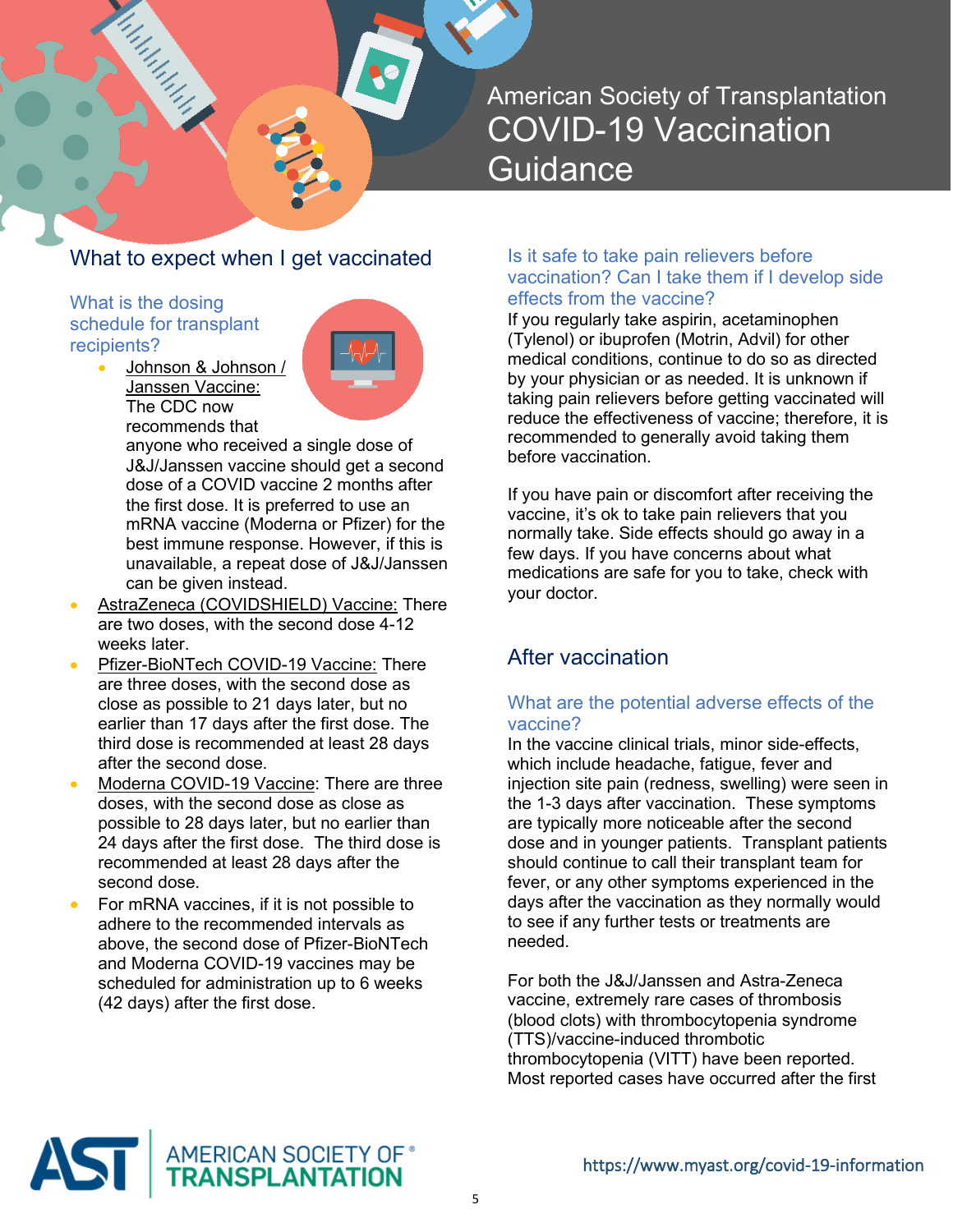

dose in young females, at a rate of 1 per 100,000 doses or 1 per 125,000 doses of vaccines given.

Very rare events of Guillain-Barre Syndrome, a rare neurologic disorder characterized by weakness and paralysis, have also been reported after the administration of J&J/Janssen vaccines. Most cases were in older men (ages 50 through 64) at a rate of 16 cases per 1 million doses administered.

mRNA vaccines have very rarely been associated with 'myocarditis', an inflammation of the heart muscle or 'pericarditis', an inflammation of the lining of the heart. This has occurred within the first week of vaccine mostly in young males age 18 through 24. The overall risk is low with 30-40 cases per million doses in the 12-29 age group. Most cases are mild and have recovered. Myocarditis can occur with COVID-19 infection itself also. Therefore, the CDC recommends that the benefit of vaccination outweighs the low risk of myocarditis.

At present, there is no information to suggest that transplant recipients would be at higher risk of vaccine adverse effects than anyone else.

#### Should I get an COVID-19 antibody (serology) test after vaccination?

The CDC is currently not recommending COVID-19 antibody testing after vaccination, outside of research studies, because it is unknown what antibody level is protective. Antibody testing also does not measure all components of immunity needed against COVID-19 and are therefore may not be able to predict the actual protection gained from the vaccine.

Should I get a third dose or extra dose of vaccine to boost my immune response? On August 12, 2021, the FDA amended the Emergency Use Authorization for both the PfizerBioNTech and Moderna COVID-19 vaccines and now recommends third doses in immunocompromised individuals. This includes solid organ transplant recipients. In October, 2021, the CDC also allowed for the option of a fourth dose of mRNA vaccine (Pfizer-BioNTech and Moderna) as a booster at least 6 months following a 3-dose primary series. Currently children ages 5-11 are not eligible for booster vaccines.

As of October 21, 2021, it is recommended that patients who have received a single dose of J&J/Janssen also consider receiving a second dose of a COVID-19 vaccine. Data show that there may be a higher antibody response when the second dose is one of the mRNA vaccines (Pfizer-BioNTech or Moderna). Therefore, it is preferred that the second dose be given as an mRNA vaccine. If this is not available, a repeat J&J/Janssen dose can be given as well.

Please speak with your health care provider regarding the best course of action for you regarding an extra dose of vaccine based upon your individual circumstances.

## Why are some transplant programs considering requiring COVID-19 vaccines for patients listed for transplantation?

Vaccines are less effective if administered after a transplant due to anti-rejection medications. Patients who become infected with COVID-19 after transplantation also have a higher chance of complications and death when compared to those without a transplant.

This has led many transplant centers to require pre-transplant COVID-19 vaccination prior to being added to the transplant list. The goal is to optimize transplant candidates' chances of being safely transplanted. Because the risks of COVID-